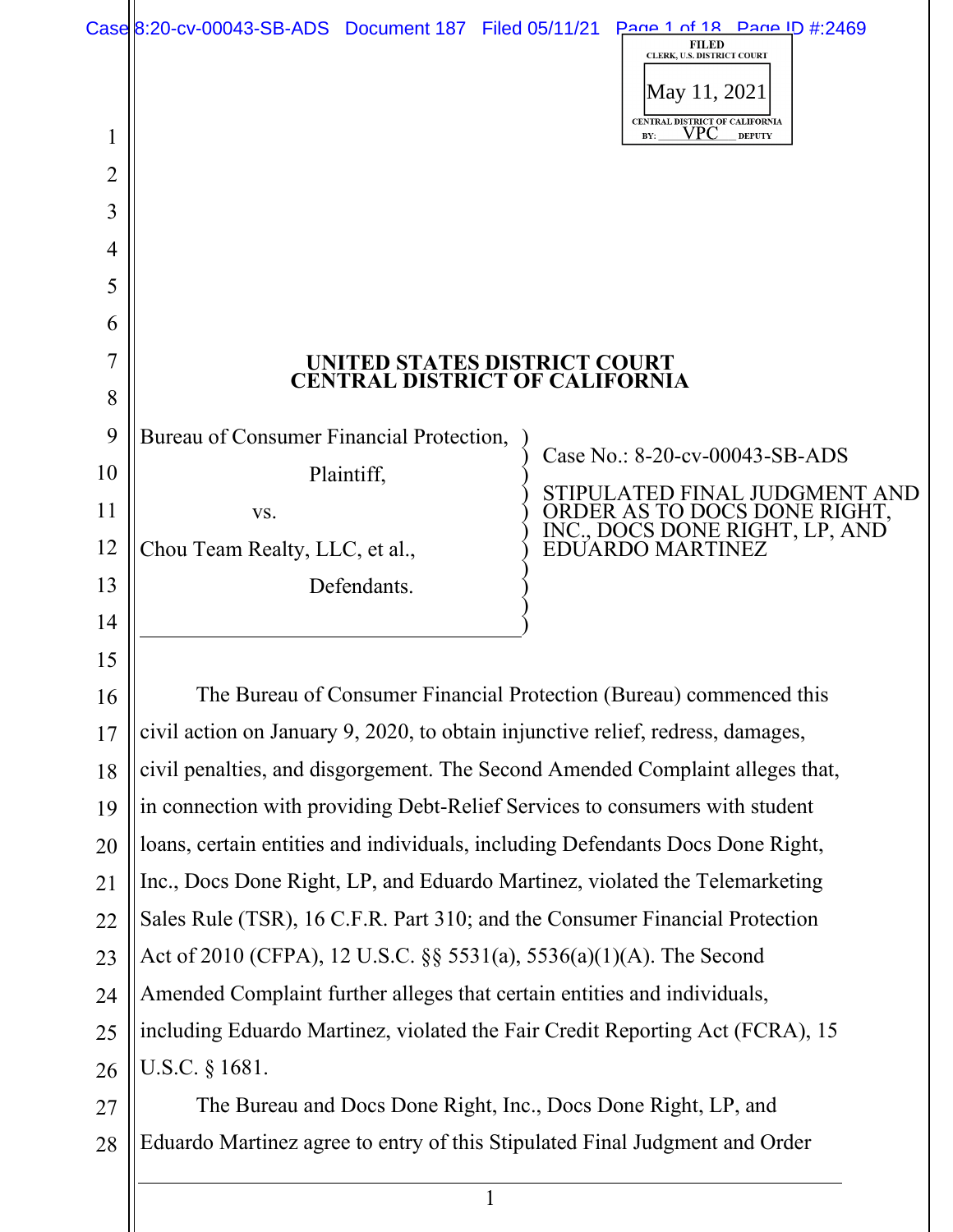1 2 3 4 5 6 7 8 9 10 11 12 13 14 15 16 17 18 19 20 21 22 23 24 25 26 27 28 (Order), without adjudication of any issue of fact or law, to settle and resolve all matters in dispute between these parties arising from the conduct alleged in the Second Amended Complaint. **THEREFORE**, it is **ORDERED: FINDINGS** 1. This Court has jurisdiction over the parties and the subject matter of this action. 2. Venue is proper in this district under 12 U.S.C. § 5564(f). 3. The relief provided in this Order is appropriate and available under Sections 1054 and 1055 of the CFPA, 12 U.S.C. §§ 5564, 5565. 4. Defendants neither admit nor deny any allegations in the Second Amended Complaint, except as specified in this Order. For purposes of this Order, Defendants admit the facts necessary to establish the Court's jurisdiction over them and the subject matter of this action. 5. Defendants waive all rights to seek judicial review or otherwise challenge or contest the validity of this Order and any claim they may have under the Equal Access to Justice Act, 28 U.S.C. § 2412, concerning the prosecution of this action to the date of this Order. Each Party agrees to bear its own costs and expenses, including, without limitation, attorneys' fees. 6. Entry of this Order is in the public interest. **DEFINITIONS** 7. The following definitions apply to this Order: a. "Affected Consumers" includes all consumers who, since December 1, 2015, were charged fees by any of the Student Loan Debt Relief Companies. b. "Assisting Others" includes, but is not limited to: i. formulating or providing, or arranging for the formulation or provision of, any advertising or marketing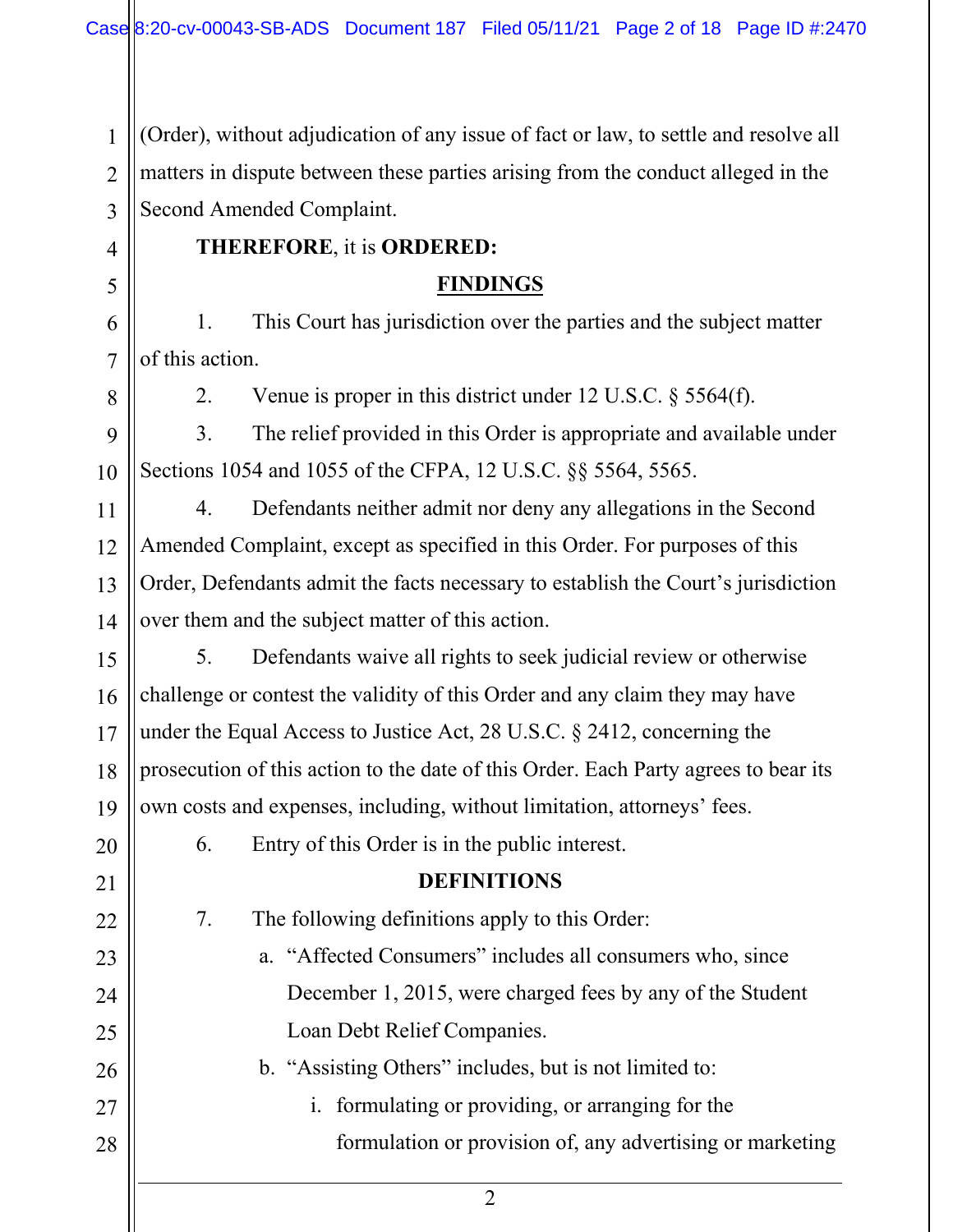| $\mathbf 1$    | material, including, but not limited to, any telephone           |
|----------------|------------------------------------------------------------------|
| $\overline{2}$ | sales script, direct mail solicitation, or the text of any       |
| 3              | Internet website, email, or other electronic                     |
| 4              | communication;                                                   |
| 5              | ii. providing names of, or contributing to the generation of,    |
| 6              | potential customers;                                             |
| 7              | iii. participating in or providing services related to the       |
| 8              | offering, sale, or delivery of a product or service or the       |
| 9              | collection of payments for a product or service;                 |
| 10             | iv. preparing documents, including application forms, for        |
| 11             | customers;                                                       |
| 12             | v. providing customer service support functions, including       |
| 13             | handling consumer complaints and refund requests;                |
| 14             | vi. acting or serving as an owner, officer, director, manager,   |
| 15             | principal, partner, limited partner, or employee of any          |
| 16             | entity; and                                                      |
| 17             | vii. investing or loaning money.                                 |
| 18             | c. "Consumer Report" means a "consumer report," as that term is  |
| 19             | defined in Section 603(d) of FCRA, 15 U.S.C. § 1681a(d).         |
| 20             | d. "Consumer Reporting Agency" means a "consumer reporting       |
| 21             | agency," as that term is defined in Section 603(f) of FCRA, 15   |
| 22             | U.S.C. $\S$ 1681a(f).                                            |
| 23             | e. "Corporate Defendants" means Docs Done Right, Inc. and        |
| 24             | Docs Done Right, LP, and their successors and assigns.           |
| 25             | f. "Debt-Relief Service" means any product, service, plan, or    |
| 26             | program represented, directly or by implication, to renegotiate, |
| 27             | settle, or in any way alter the terms of payment or other terms  |
| 28             | of the debt, including but not limited to a student loan debt,   |
|                |                                                                  |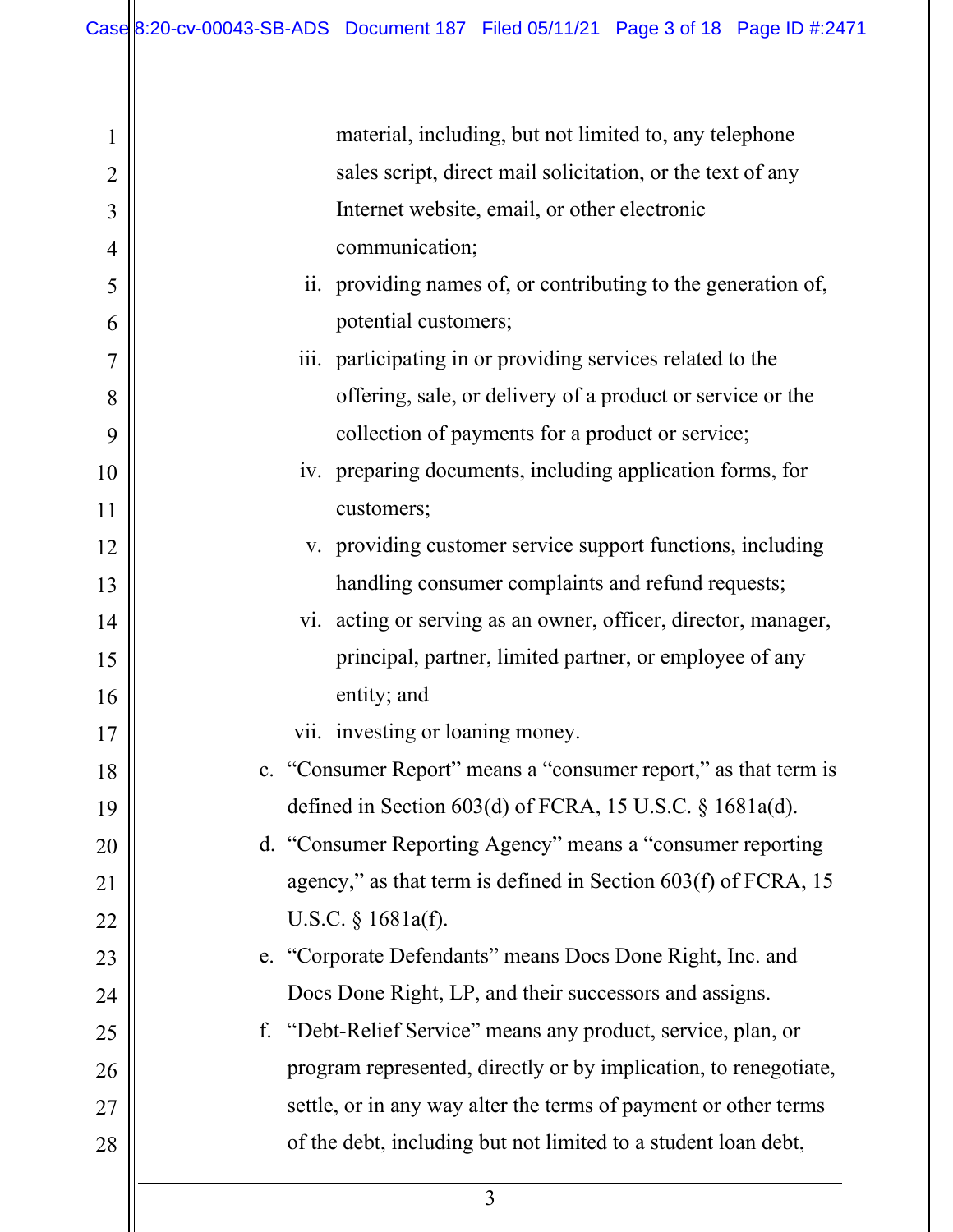| $\mathbf 1$    |                | mortgage loan debt, credit card debt, or tax debt or obligation, |
|----------------|----------------|------------------------------------------------------------------|
| $\overline{2}$ |                | between a person and one or more creditors or debt collectors,   |
| 3              |                | including, but not limited to, a reduction in the balance,       |
| 4              |                | interest rate, or fees owed by a person to a creditor or debt    |
| 5              |                | collector.                                                       |
| 6              |                | g. "Defendants" means the Individual Defendant and all of the    |
| 7              |                | Corporate Defendants, individually, collectively, or in any      |
| 8              |                | combination.                                                     |
| 9              |                | h. "Effective Date" means the date on which the Order is issued. |
| 10             |                | i. "Enforcement Director" means the Assistant Director of the    |
| 11             |                | Office of Enforcement for the Bureau of Consumer Financial       |
| 12             |                | Protection, or his or her delegate.                              |
| 13             |                | j. "Individual Defendant" means Eduardo Avalos Martinez, and     |
| 14             |                | any other names by which he might be known.                      |
| 15             |                | k. "Prescreened Consumer Reports" means Consumer Reports         |
| 16             |                | relating to consumers furnished by a Consumer Reporting          |
| 17             |                | Agency in connection with credit or insurance transactions that  |
| 18             |                | are not initiated by the consumers, pursuant to 15 U.S.C.        |
| 19             |                | § 1681b(c).                                                      |
| 20             | $\mathbf{l}$ . | "Student Loan Debt Relief Companies" means Docu Prep             |
| 21             |                | Center, Inc., d/b/a DocuPrep Center, d/b/a Certified Document    |
| 22             |                | Center; Document Preparation Services, LP, d/b/a DocuPrep        |
| 23             |                | Center, d/b/a Certified Document Center; Certified Doc Prep,     |
| 24             |                | Inc.; Certified Doc Prep Services, LP; Assure Direct Services,   |
| 25             |                | Inc.; Assure Direct Services, LP; Direct Document Solutions,     |
| 26             |                | Inc.; Direct Document Solutions, LP; Secure Preparation          |
| 27             |                | Services, Inc.; Secure Preparation Services, LP, and their       |
| 28             |                |                                                                  |
|                |                |                                                                  |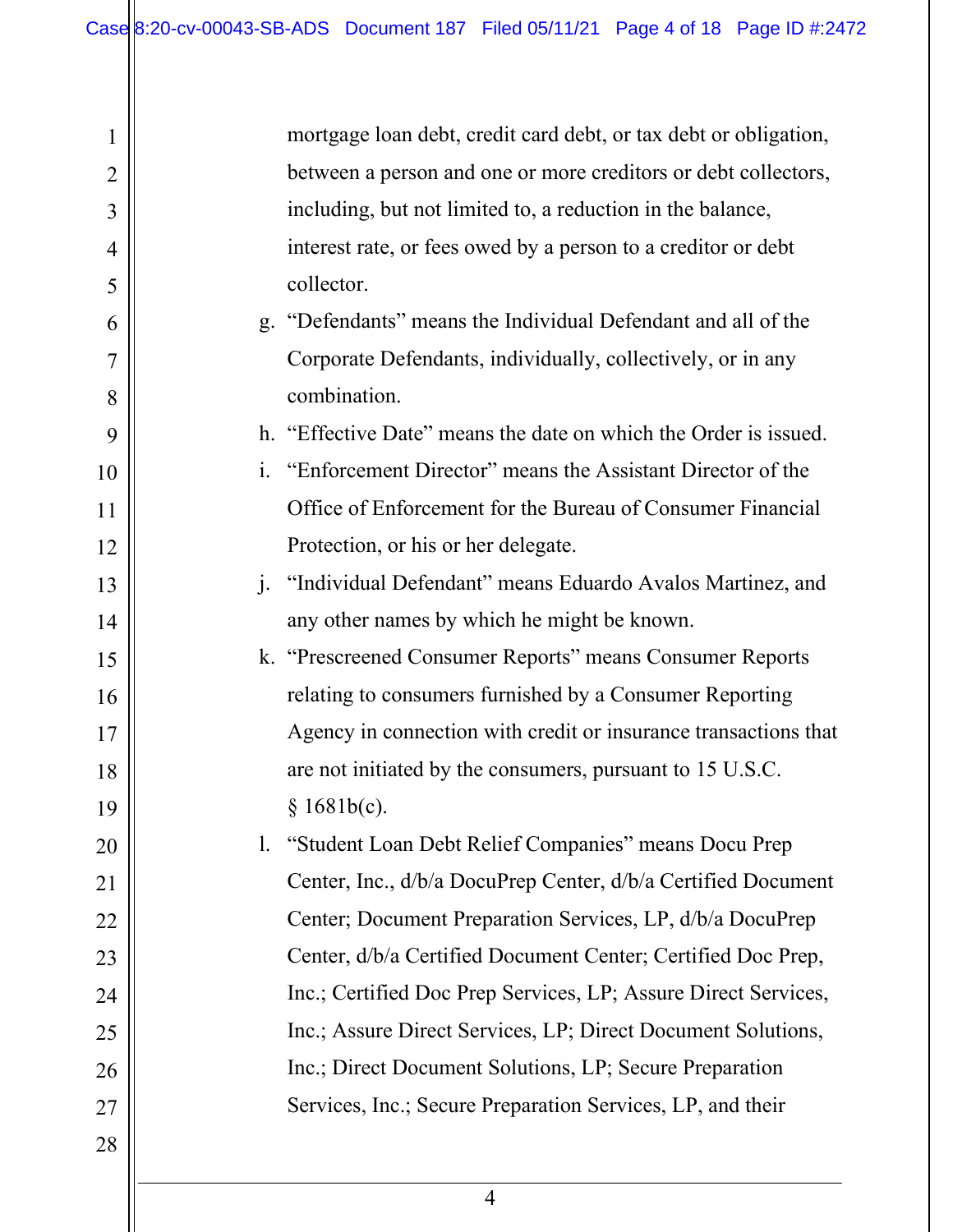| $\mathbf 1$    | successors and assigns, individually, collectively, or in any                   |
|----------------|---------------------------------------------------------------------------------|
| $\overline{2}$ | combination.                                                                    |
| 3              | m. "Related Consumer Action" means a private action by or on                    |
| 4              | behalf of one or more consumers or an enforcement action by                     |
| 5              | another governmental agency brought against Defendants                          |
| 6              | based on substantially the same facts as described in the                       |
| 7              | Second Amended Complaint.                                                       |
| 8              | <b>ORDER</b>                                                                    |
| 9              | <b>CONDUCT RELIEF</b>                                                           |
| 10             | I.                                                                              |
| 11             | <b>Permanent Ban on Offering or Providing Debt-Relief Services</b>              |
| 12             | IT IS ORDERED that:                                                             |
| 13             | Defendants, whether acting directly or indirectly, are permanently<br>8.        |
| 14             | restrained and enjoined from:                                                   |
| 15             | a. participating in, advertising, marketing, promoting, offering for            |
| 16             | sale, selling, or providing any Debt-Relief Service; or                         |
| 17             | b. Assisting Others in, or receiving any remuneration or other                  |
| 18             | consideration from, the provision, advertising, marketing,                      |
| 19             | promoting, offering for sale, sale or production of any Debt-                   |
| 20             | Relief Service.                                                                 |
| 21             | Nothing in this Order shall be read as an exception to this Paragraph.          |
| 22             | П.                                                                              |
| 23             | <b>Permanent Ban on Using or Obtaining Prescreened Consumer Reports</b>         |
| 24             | IT IS ORDERED that:                                                             |
| 25             | Individual Defendant, whether acting directly or indirectly, is<br>9.           |
| 26             | permanently restrained and enjoined from using, obtaining, offering, providing, |
| 27             | selling, or arranging for others to use or obtain Prescreened Consumer Reports  |
| 28             |                                                                                 |
|                |                                                                                 |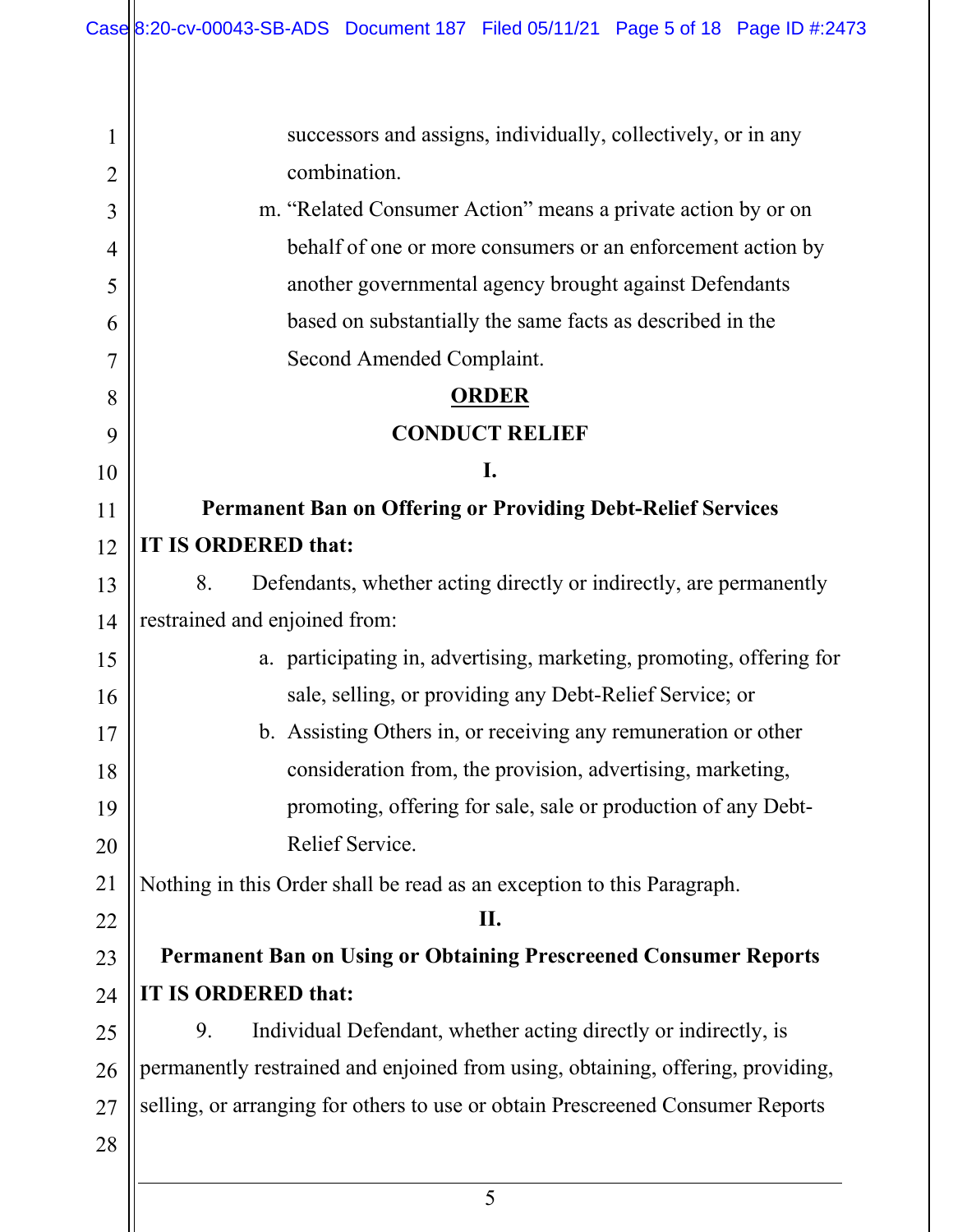2 for any purpose. Nothing in this Order shall be read as an exception to this Paragraph.

#### **III.**

# **Permanent Ban on Using or Obtaining Consumer Reports for Any Business Purpose**

#### **IT IS ORDERED that:**

1

3

4

5

6

7

8

9

10

11

12

13

14

19

20

21

22

23

24

25

26

27

28

10. Individual Defendant, whether acting directly or indirectly, is permanently restrained and enjoined from using, obtaining, offering, providing, selling, or arranging for others to use or obtain Consumer Reports for any business purpose. Nothing in this Order shall be read as an exception to this Paragraph.

#### **IV.**

#### **Consumer Information**

# **IT IS ORDERED** that:

15 16 17 18 11. Defendants and their officers, agents, servants, employees, and attorneys, and all other persons in active concert or participation with them, who receive actual notice of this Order, whether acting directly or indirectly, may not:

a. disclose, use, or benefit from consumer information, including the name, address, or any information about the consumer's student loans, contained in or derived from Prescreened Consumer Reports obtained for use in marketing Debt-Relief Services; or

b. disclose, use, or benefit from consumer information, including the name, address, telephone number, email address, social security number, other identifying information, or any data that enables access to a customer's account (including a credit card, bank account, or other financial account), obtained from or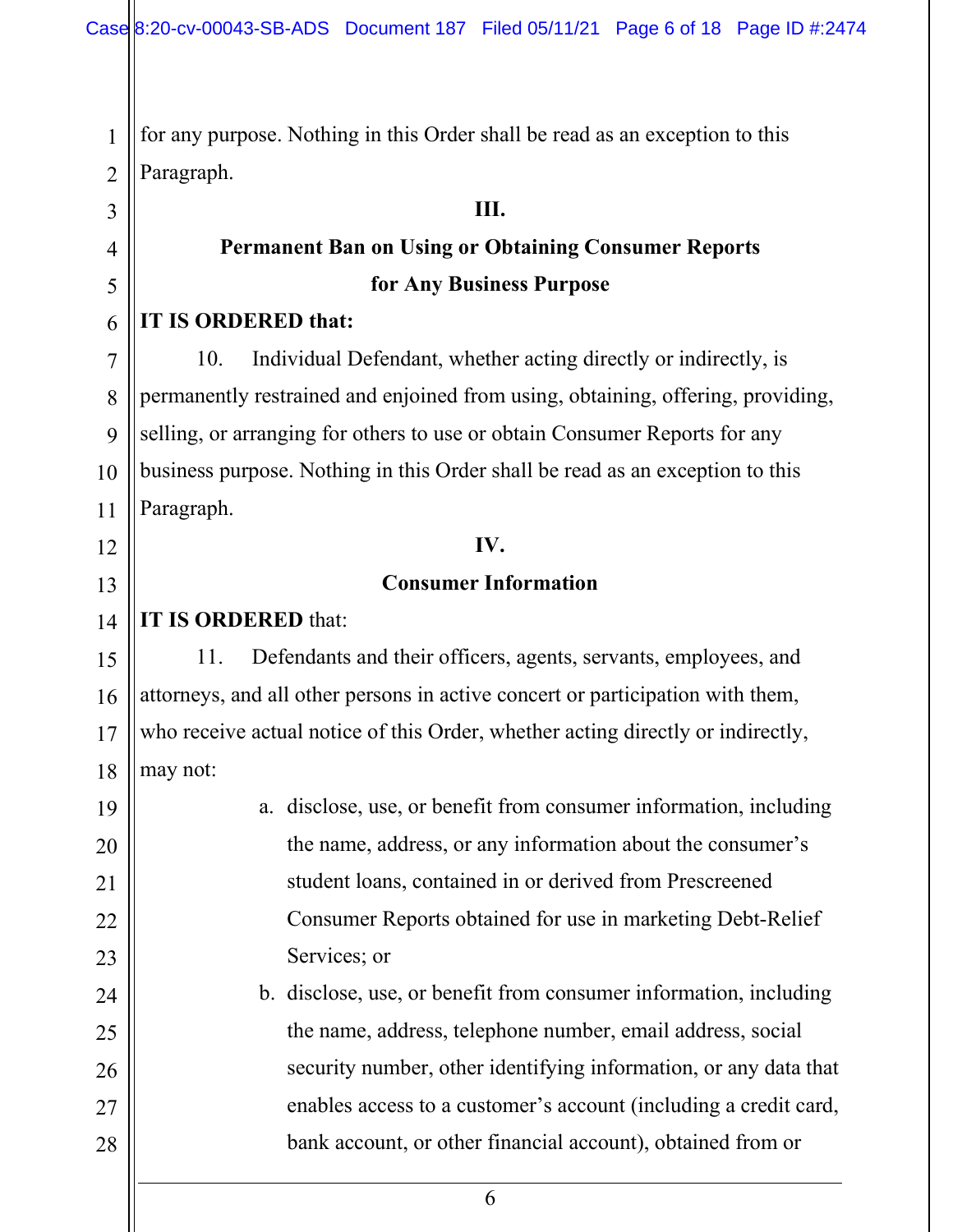through the activities of the Student Loan Debt Relief Companies.

*However*, this Order does not prohibit the disclosure of consumer information if lawfully requested by a government agency or required by law, regulation, or court order.

#### **MONETARY PROVISIONS**

#### **V.**

#### **Order to Pay Redress**

#### **IT IS FURTHER ORDERED** that:

1

2

3

4

5

6

7

8

9

10

11

12

13

14

15

12. A judgment for monetary relief is entered in favor of the Bureau and against Defendants, jointly and severally, in the amount of \$18,000,000 for the purpose of providing redress to Affected Consumers; however, payment of this judgment will be suspended upon satisfaction of the obligations in Paragraphs 20 and 21 of Section VII and Paragraphs 255 through 29 and 31 of Section VIII and subject to Section VI of this Order.

16 17 18 19 20 21 22 23 24 25 26 27 28 13. With regard to any redress that Defendants pay under this Section, if Defendants, directly or indirectly, receive any reimbursement or indemnification from any source, including but not limited to payment made under any insurance policy, or if Defendants secure a tax deduction or tax credit with regard to any federal, state, or local tax, Defendants must: (a) immediately notify the Enforcement Director in writing, and (b) within 10 days of receiving the funds or monetary benefit, Defendants must transfer to the Bureau the full amount of such funds or monetary benefit (Additional Payment) to the Bureau or to the Bureau's agent according to the Bureau's wiring instructions. After the Bureau receives the Additional Payment, the amount of the suspended judgment referenced in Paragraph 12 will be reduced by the amount of the Additional Payment and the Additional Payment will be applied toward satisfaction of the monetary judgment entered in Paragraph 12.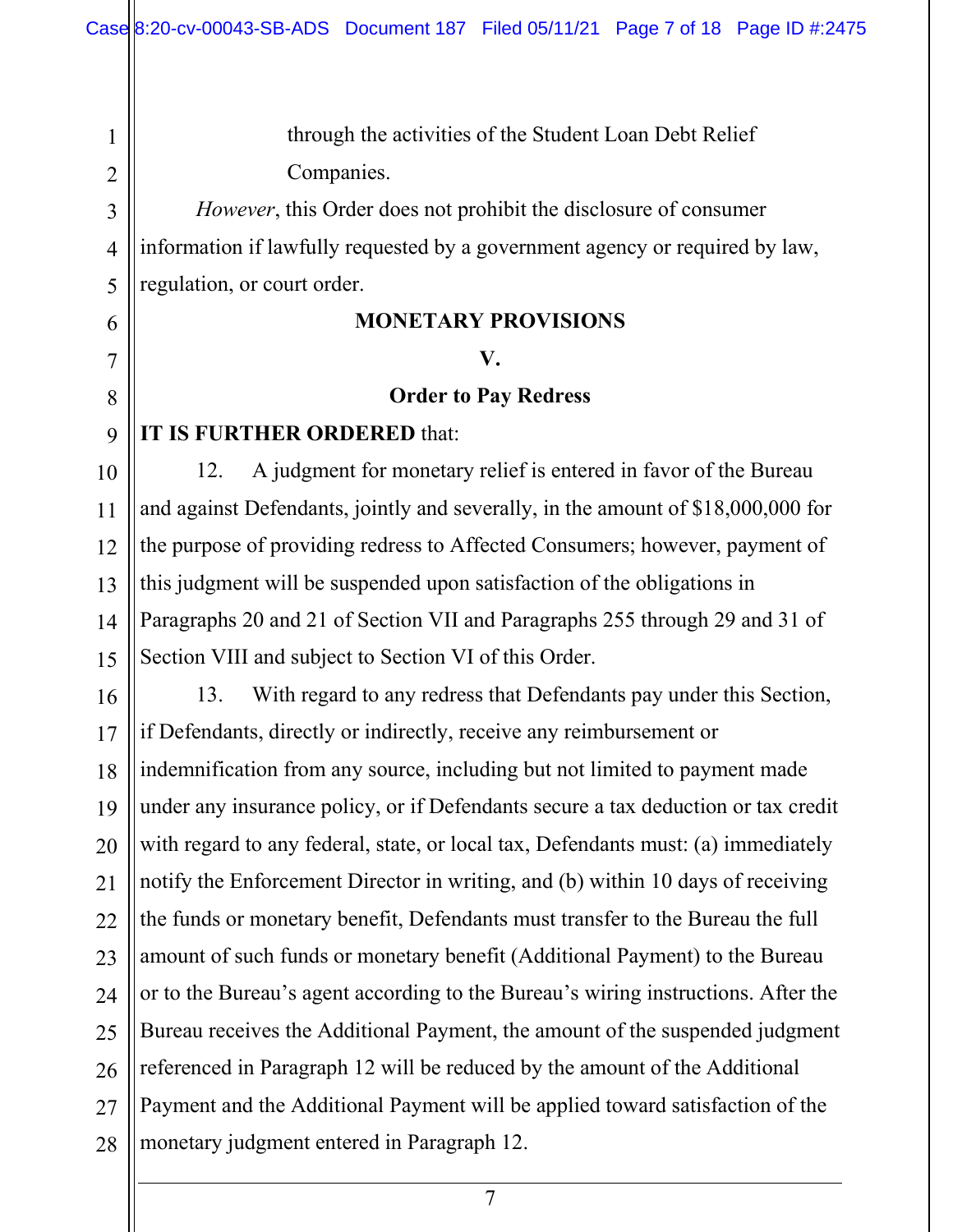14. Any funds received by the Bureau in satisfaction of this judgment will be deposited into a fund or funds administered by the Bureau or to the Bureau's agent according to applicable statutes and regulations to be used for redress for Affected Consumers, including, but not limited to, refund of moneys, restitution, damages or other monetary relief, and for any attendant expenses for the administration of any such redress.

15. If the Bureau determines, in its sole discretion, that redress to consumers is wholly or partially impracticable or if funds remain after redress is completed, the Bureau will deposit any remaining funds in the U.S. Treasury as disgorgement. Defendants will have no right to challenge any actions that the Bureau or its representatives may take under this Section.

16. Payment of redress to any Affected Consumer under this Order may not be conditioned on that Affected Consumer waiving any right.

# **Effect of Misrepresentation or Omission Regarding Financial Condition IT IS FURTHER ORDERED** that:

**VI.**

17 18 19 20 21 17. The suspension of the monetary judgment entered in Section V of this Order is expressly premised on the truthfulness, accuracy, and completeness of Defendants' financial statements and supporting documents submitted to the Bureau, which Defendants assert are truthful, accurate, and complete, and which include:

- a. Financial Statement of Docs Done Right, Inc., including the attachments, executed on December 4, 2020, and submitted to the Bureau on or about December 7, 2020;
	- b. Financial Statement of Docs Done Right, LP, including the attachments, executed on December 4, 2020, and submitted to the Bureau on or about December 7, 2020;

28

22

23

1

2

3

4

5

6

7

8

9

10

11

12

13

14

15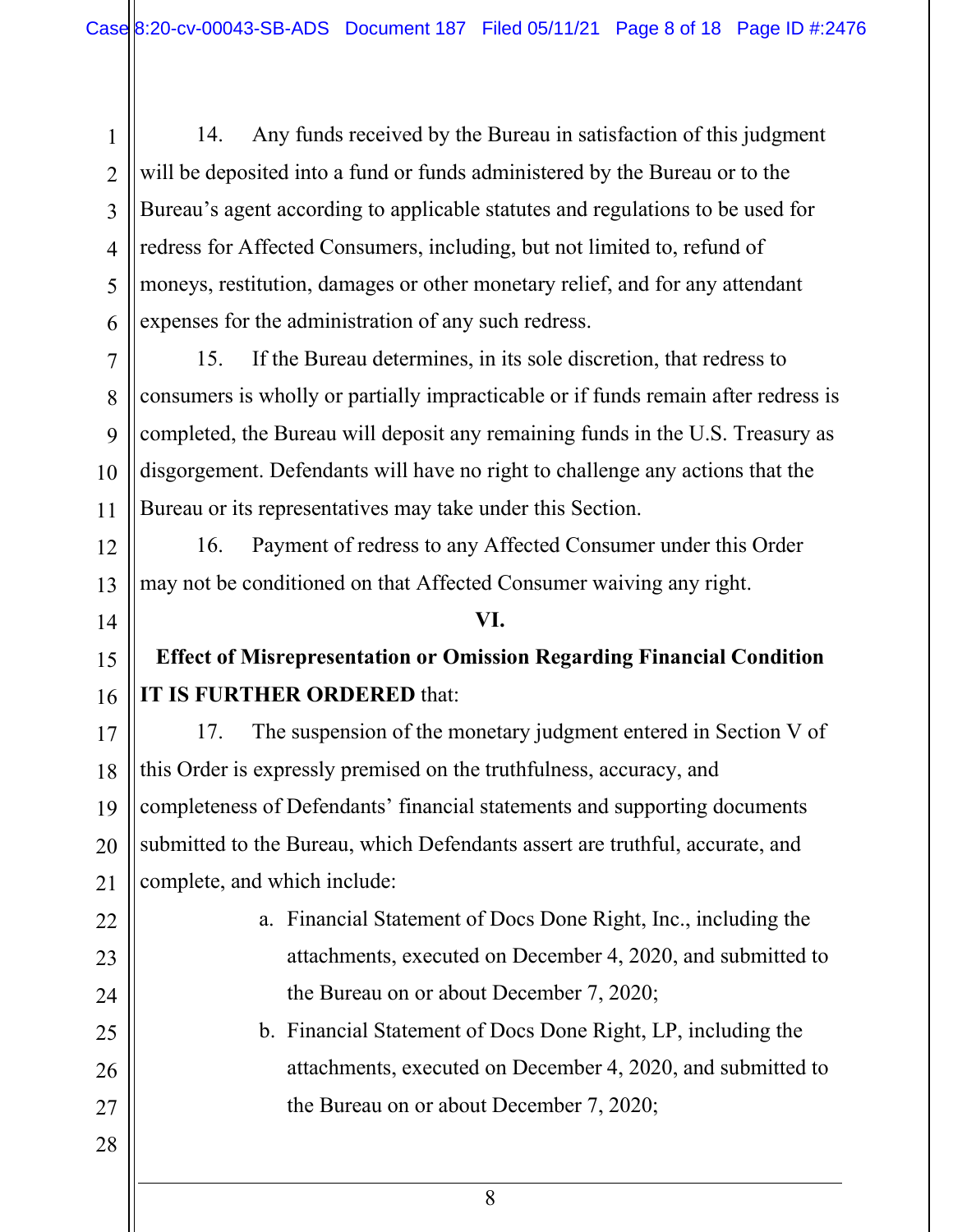- c. Financial Statement of Eduardo Martinez, including the attachments, executed on April 14, 2021, and submitted to the Bureau on or above April 14, 2021; and
- d. Supplemental financial information submitted to the Bureau on or about April 29, 2021.

18. If upon motion by the Bureau, the Court determines that Defendants have failed to disclose any material asset, or that their financial statements and supporting documents identified in Paragraph 17 contain any material misrepresentations or omissions, including materially misstating the value of any asset, the Court shall terminate the suspension of the monetary judgment as to Defendants entered in Section V of this Order and the full judgment of \$18,000,000 entered shall be immediately due and payable, less any amounts paid to the Bureau under Section V of this Order.

14 15 16 17 18 19 20 21 22 19. If the Court terminates the suspension of the monetary judgment under this Section, the Bureau will be entitled to interest on the Order, computed from the date of entry of this Order, at the rate prescribed by 28 U.S.C. § 1961, as amended, on any outstanding amounts not paid; provided, however, that in all other respects this Order shall remain in full force and effect unless otherwise ordered by the Court; and, provided further, that proceedings instituted under this provision would be in addition to, and not in lieu of any other civil or criminal remedies as may be provided by law, including any other proceedings that the Bureau may initiate to enforce this Order.

#### **VII.**

# **Order to Pay Civil Money Penalties**

#### 25 **IT IS FURTHER ORDERED** that:

26 27 20. Under Section 1055(c) of the CFPA, 12 U.S.C. § 5565(c), by reason of the violations of law alleged in the Second Amended Complaint, and

28

23

24

1

2

3

4

5

6

7

8

9

10

11

12

13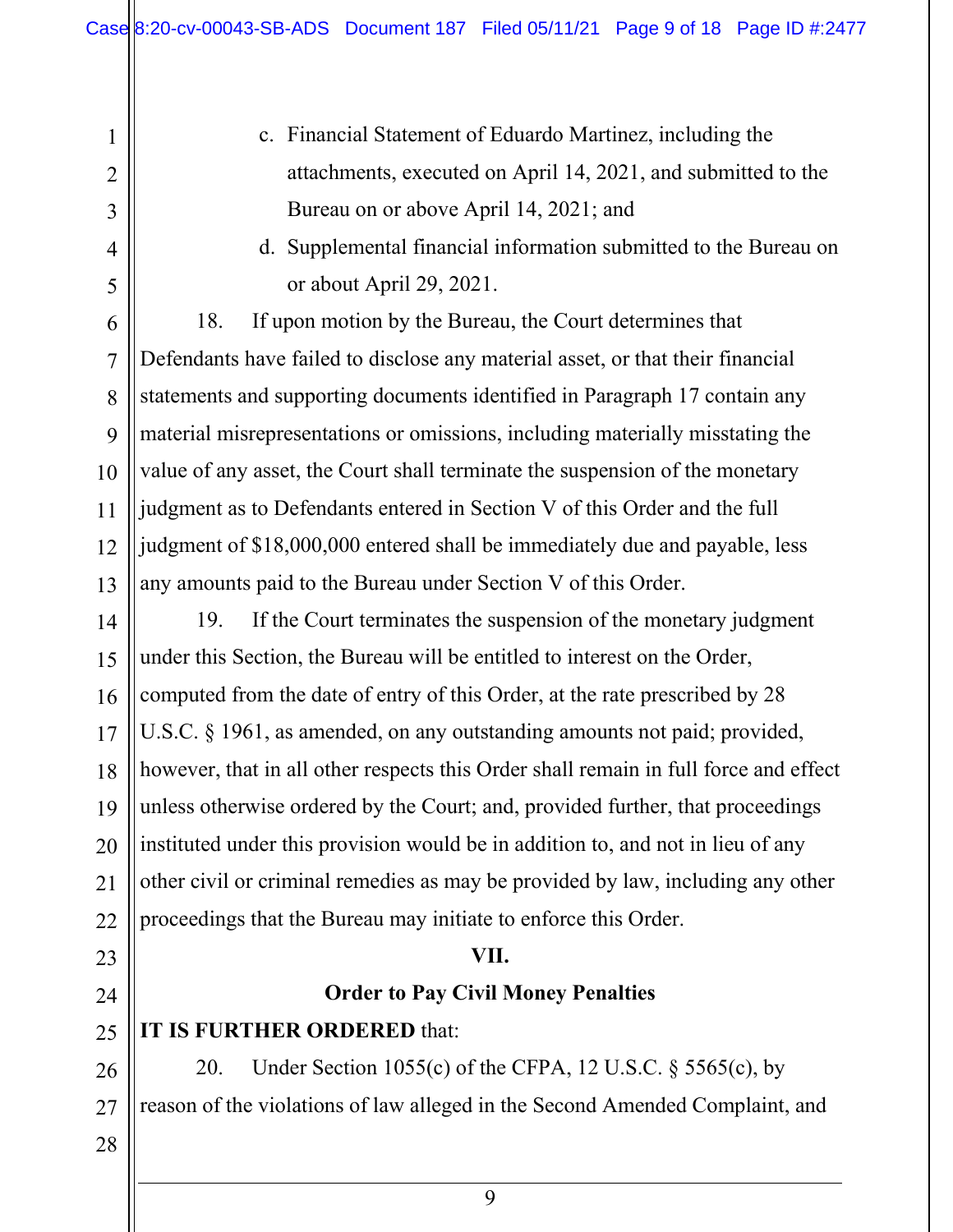taking into account the factors in 12 U.S.C.  $\S$  5565(c)(3), Defendants must pay a civil money penalty of \$125,000 to the Bureau.

2 3

1

4

5

6

7

8

9

10

11

12

13

14

15

16

17

18

19

20

21. Defendants must make the following payments by wire transfer to the Bureau or the Bureau's agent, in compliance with the Bureau's wiring instructions, to satisfy the penalty described in Paragraph 20. Within 10 days of the Effective Date, Defendants must pay \$62,500. Within 40 days of the Effective Date, Defendants must pay an additional \$62,500.

22. The civil money penalty paid under this Order will be deposited in the Civil Penalty Fund of the Bureau, as required by Section 1017(d) of the CFPA, 12 U.S.C. § 5497(d).

23. Defendants must treat the civil money penalty paid under this Order as a penalty paid to the government for all purposes. Regardless of how the Bureau ultimately uses those funds, Defendants may not:

- a. claim, assert, or apply for a tax deduction, tax credit, or any other tax benefit for any civil money penalty paid under this Order; or
- b. seek or accept, directly or indirectly, reimbursement or indemnification from any source, including but not limited to payment made under any insurance policy, with regard to any civil money penalty paid under this Order.

24. Individual Defendant agrees that the civil penalties imposed by the Order represent civil penalties owed to the United States Government, are not compensation for actual pecuniary loss, and, thus, as to Individual Defendant, the penalties are not subject to discharge under the Bankruptcy Code under 11 U.S.C. § 523(a)(7).

- 21 22 23 24 25 26 27
- 28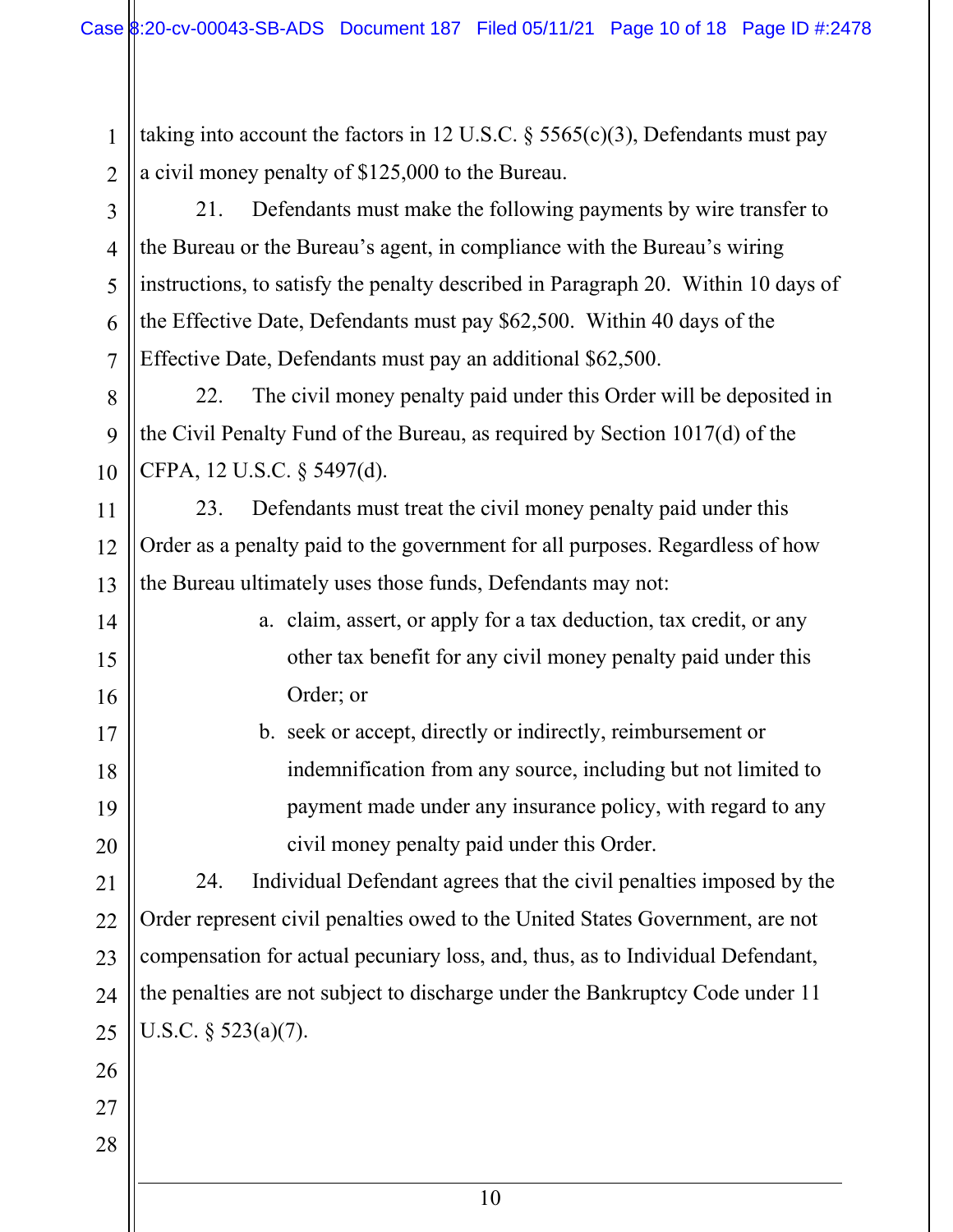#### **VIII.**

### **Additional Monetary Provisions**

25. In the event of any default on Defendants' obligations to make payment under this Order, interest, computed under 28 U.S.C. § 1961, as amended, will accrue on any outstanding amounts not paid from the date of default to the date of payment, and will immediately become due and payable.

26. Defendants relinquish all dominion, control, title to the funds paid under this Order to the fullest extent permitted by law. No part of the funds may be returned to Defendants.

27. The facts alleged in the Second Amended Complaint will be taken as true and be given collateral estoppel effect, without further proof, in any proceeding based on the entry of the Order, or in any subsequent civil litigation by, or on behalf of the Bureau, including in a proceeding to enforce its rights to any payment or monetary judgment under this Order, such as a nondischargeability complaint in any bankruptcy case.

28. The facts alleged in the Second Amended Complaint establish all elements necessary to sustain an action by the Bureau under to Section  $523(a)(2)(A)$  of the Bankruptcy Code, 11 U.S.C. §  $523(a)(2)(A)$ . For such purposes, this Order will have collateral estoppel effect against each Defendant, even in such Defendant's capacity as debtor-in-possession.

29. Under 31 U.S.C. § 7701, Defendants, unless they already have done so, must furnish to the Bureau their taxpayer-identification numbers, which may be used for purposes of collecting and reporting on any delinquent amount arising out of this Order.

25 26 27 28 30. Within 30 days of the entry of a final judgment, order, or settlement in a Related Consumer Action, Defendants must notify the Enforcement Director of the final judgment, order, or settlement in writing. That notification must indicate the amount of redress, if any, that Defendants

1

2

3

4

5

6

7

8

9

10

11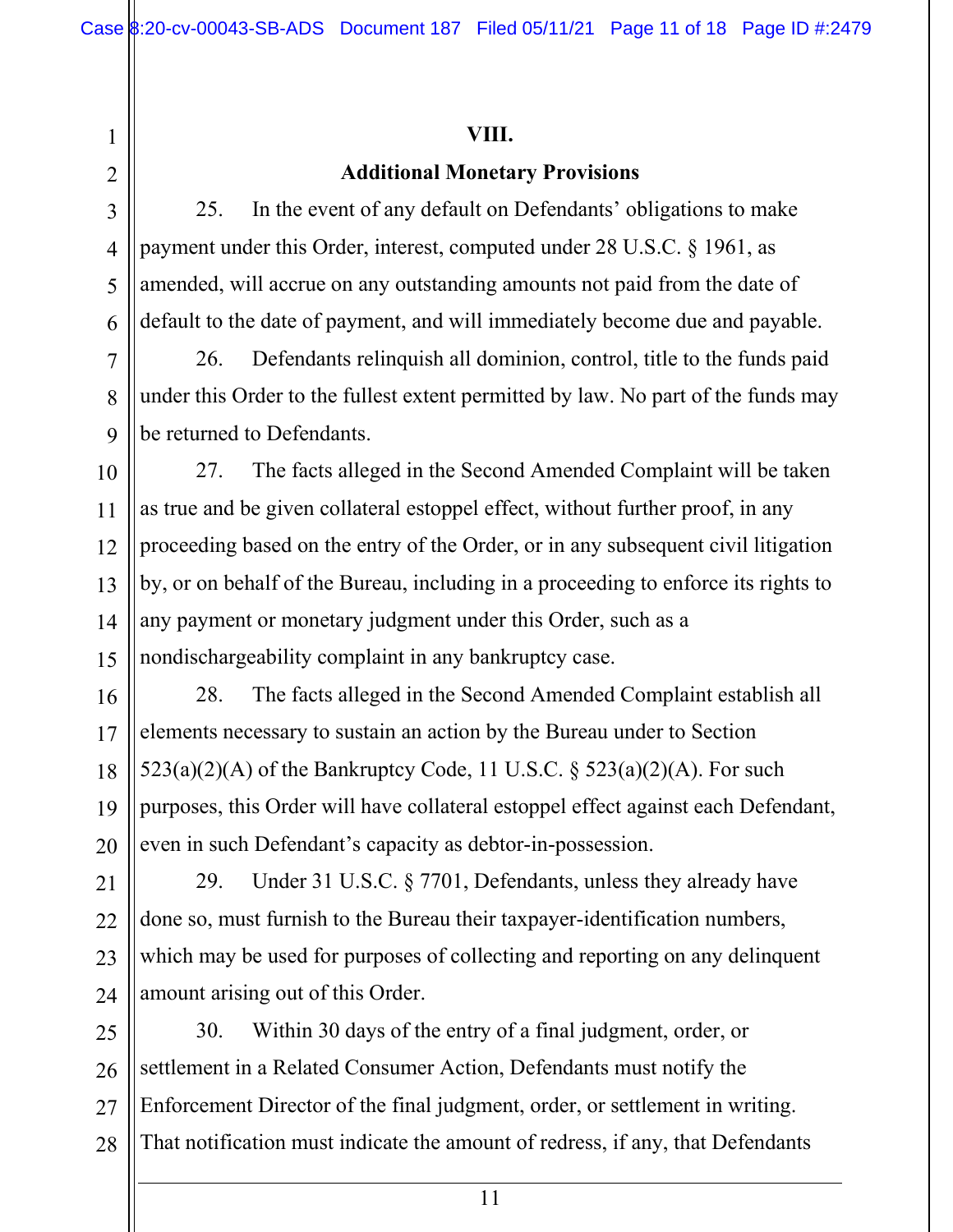1 2 3 4 5 6 7 8 9 10 11 12 13 14 15 16 paid or are required to pay to consumers, and it must describe the consumers or classes of consumers to whom that redress has been or will be paid. To preserve the deterrent effect of the civil money penalty in any Related Consumer Action, Defendants may not argue that any Defendant is entitled to, nor may any Defendant benefit by, any offset or reduction of any monetary remedies imposed in the Related Consumer Action because of the civil money penalty paid in this action, or because of any payment that the Bureau makes from the Civil Penalty Fund. If the court in any Related Consumer Action offsets or otherwise reduces the amount of compensatory monetary remedies imposed against any Defendant based on the civil money penalty paid in this action, or based on any payment that the Bureau makes from the Civil Penalty Fund, such Defendant must, within 30 days after entry of a final order granting such offset or reduction, notify the Bureau and pay the amount of the offset or reduction to the U.S. Treasury. Such a payment will not be considered an additional civil money penalty and will not change the amount of the civil money penalty imposed in this action.

17 18 19 20 31. Under Section 604(a)(I) of FCRA, 15 U.S.C.§ 168l b(a)(1), any Consumer Reporting Agency may furnish a Consumer Report concerning any Defendant to the Bureau, which may be used for purposes of collecting and reporting on any delinquent amount arising out of this Order.

#### **COMPLIANCE PROVISIONS**

#### **IX.**

#### **Reporting Requirements**

#### 24 **IT FURTHER ORDERED** that:

21

22

23

25 26 27 28 32. Defendants must notify the Bureau of any development that may affect compliance obligations arising under this Order, including but not limited to, a dissolution, assignment, sale, merger, or other action that would result in the emergence of a successor company; the creation or dissolution of a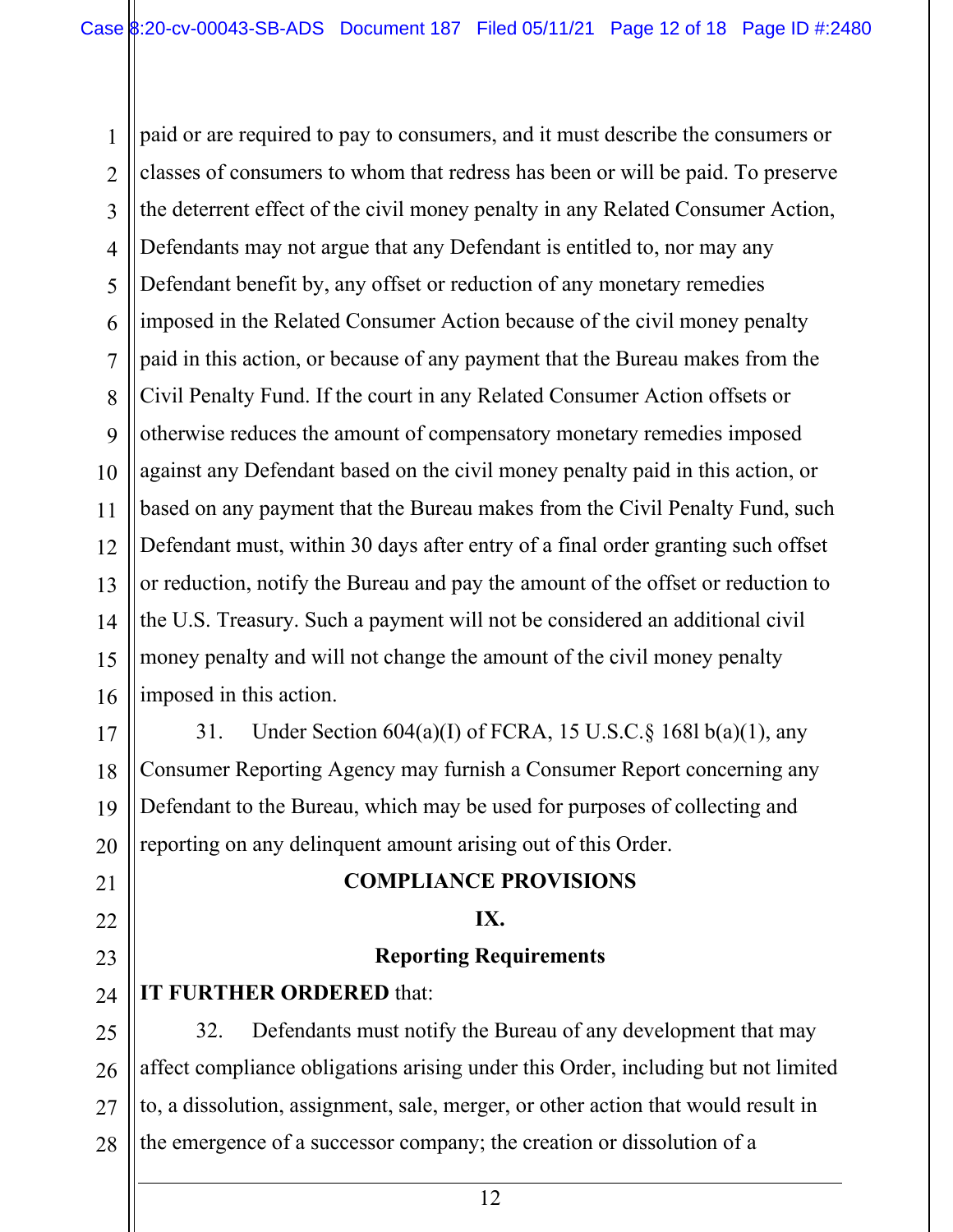1 2 3 4 5 subsidiary, parent, or affiliate that engages in any acts or practices subject to this Order; the filing of any bankruptcy or insolvency proceeding by or against Defendants; or a change in Defendants' name or address. Defendants must provide such notice at least 30 days before the development, or as soon as practicable after learning of the development, whichever is sooner.

- 6 7 8 9 10 11 12 13 14 15 16 33. Within 7 days of the Effective Date, each Defendant must: a. designate at least one telephone number and email, physical, and postal address as points of contact, which the Bureau may use to communicate with Defendant; b. identify all businesses for which Defendant is the majority owner, or that Defendant directly or indirectly controls, by all of their names, telephone numbers, and electronic, physical, and postal addresses; c. describe the activities of each such business, including the products and services offered, and the means of advertising, marketing, and sales;
	- d. identify Individual Defendant's telephone numbers and all electronic, physical, and postal addresses, including all residences; and

e. describe in detail Individual Defendant's involvement in any business for which he performs services in any capacity or which he wholly or partially owns, including his title, role, responsibilities, participation, authority, control, and ownership.

25 26 27 34. Defendants must report any change in the information required to be submitted under Paragraph 33 at least 30 days before the change, or as soon as practicable after learning about the change, whichever is sooner.

28

17

18

19

20

21

22

23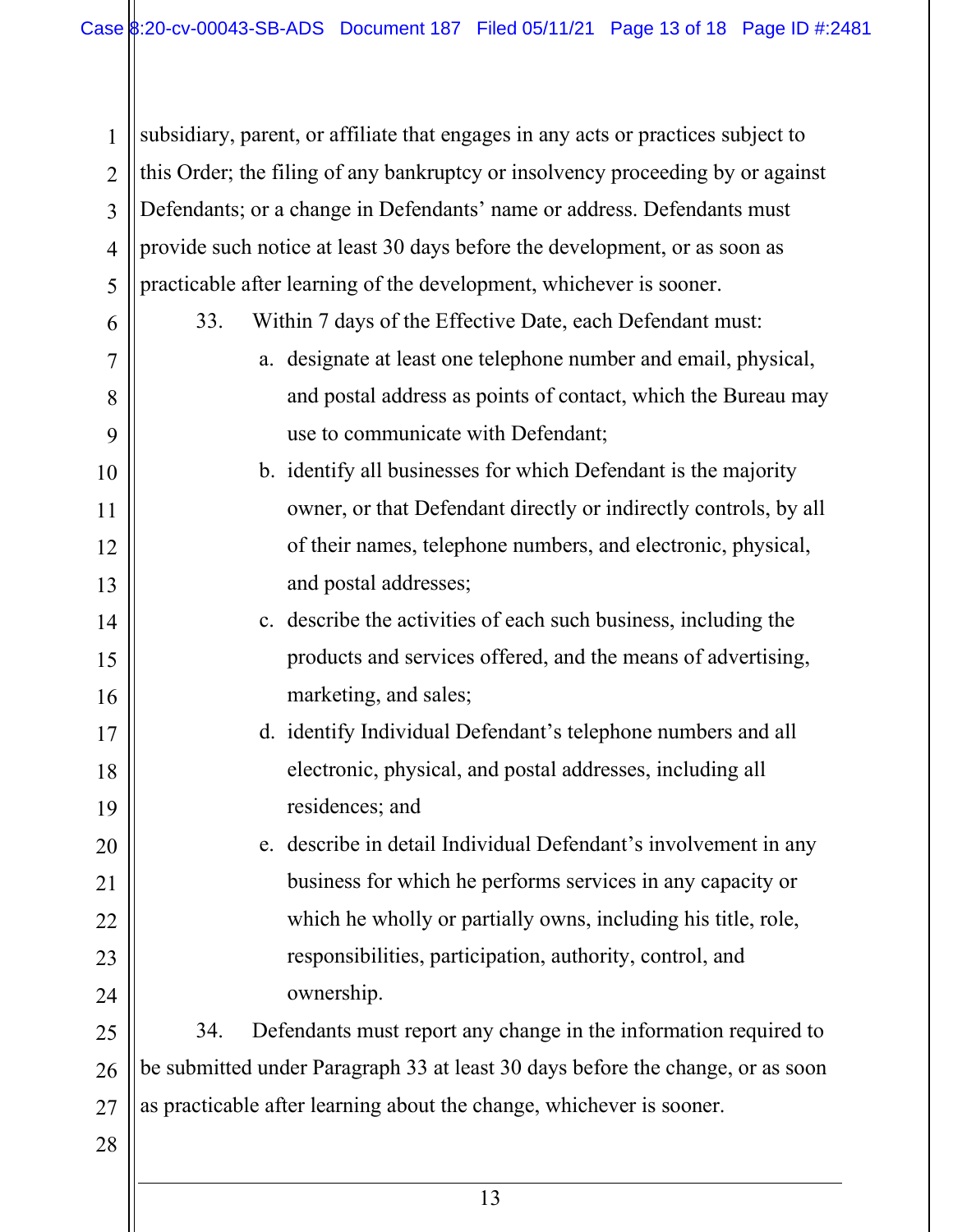1 2 3 4 35. Within 90 days of the Effective Date, and again one year after the Effective Date, each Defendant must submit to the Enforcement Director an accurate written compliance progress report sworn to under penalty of perjury ("Compliance Report"), which, at a minimum:

5

6

7

8

9

10

11

12

13

14

15

16

17

18

21

- a. lists each applicable paragraph and subparagraph of this Order and describes in detail the manner and form in which such Defendant has complied with each such paragraph and subparagraph of this Order;
	- b. describes in detail the manner in which and purposes for which Defendant has used or obtained Consumer Reports; and
	- c. attaches a copy of each Order Acknowledgment obtained under Section X, unless previously submitted to the Bureau.

#### **X.**

# **Order Distribution and Acknowledgment IT IS FURTHER ORDERED** that,

36. Within 7 days of the Effective Date, each Defendant must submit to the Enforcement Director an acknowledgment of receipt of this Order, sworn under penalty of perjury.

19 20 22 23 24 25 37. Within 30 days of the Effective Date, Corporate Defendants and Individual Defendant, for any business for which he is the majority owner or which he directly or indirectly controls, must deliver a copy of this Order to each of its owners, board members, officers, LLC members and managers, and general and limited partners, as well as any managers, employees, or other agents and representatives who have responsibilities related to Consumer Reports.

26 27 28 38. Corporate Defendants and Individual Defendant, for any business for which he is the majority owner or which he directly or indirectly controls, must deliver a copy of this Order to any business entity resulting from any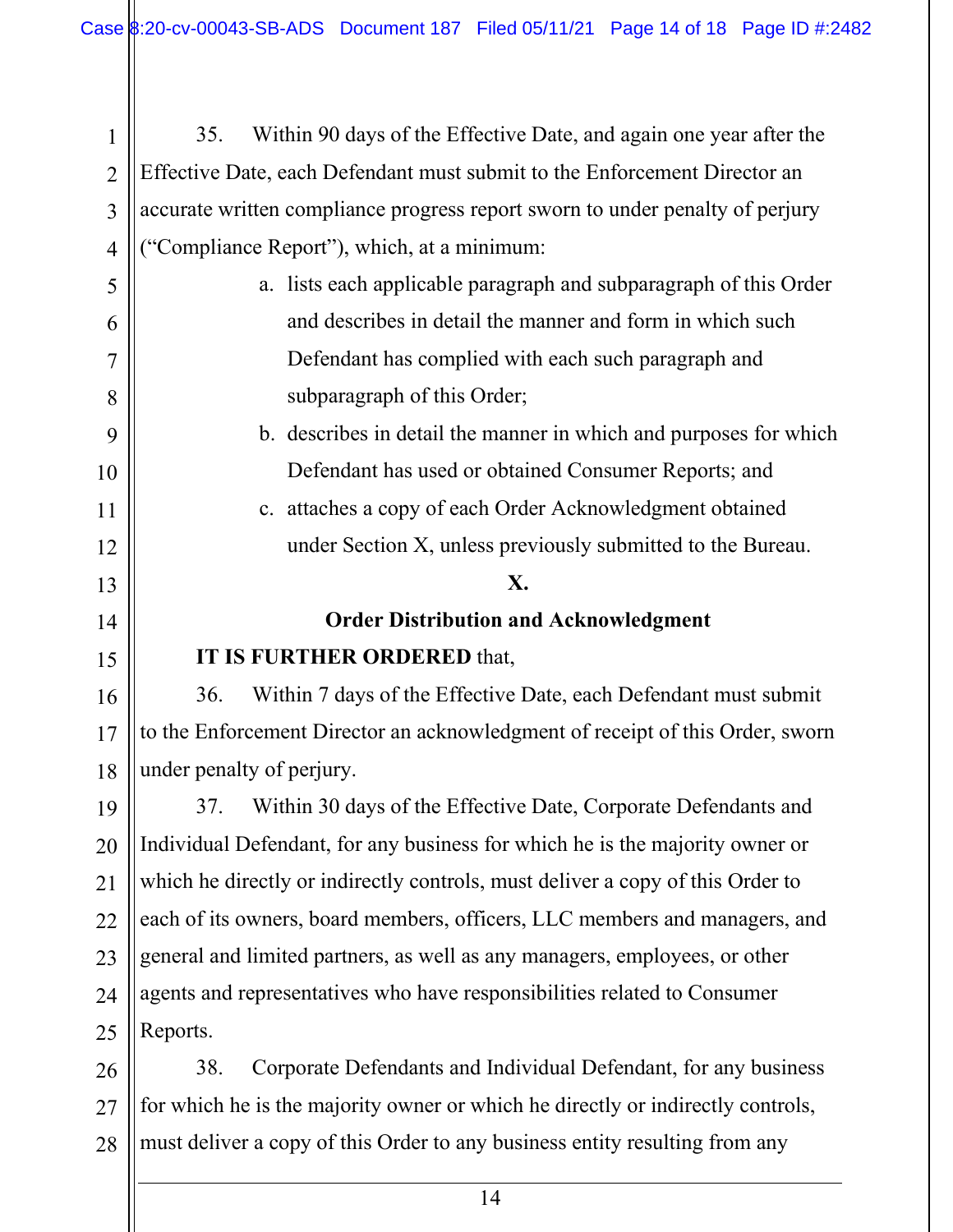1 2 3 4 5 change in structure referred to in Section IX, any future owners, board members, officers, LLC members and managers, and general and limited partners, as well as any managers, employees, or other agents and representatives who will have responsibilities related to Consumer Reports before they assume their responsibilities.

39. Defendants must secure a signed and dated statement acknowledging receipt of a copy of this Order, ensuring that any electronic signatures comply with the requirements of the E-Sign Act, 15 U.S.C. § 7001 *et seq.*, within 30 days of delivery, from all persons receiving a copy of this Order under this Section.

14 40. Within 90 days of the Effective Date, Defendants must provide the Bureau with a list of all persons and their titles to whom this Order was delivered through that date under Paragraphs 37 and 38 and a copy of all signed and dated statements acknowledging receipt of this Order under Paragraph 39.

#### **XI.**

#### **Recordkeeping**

#### **IT IS FURTHER ORDERED** that,

41. Corporate Defendants and Individual Defendant, for any business for which he is the majority owner or which he directly or indirectly controls, must create all documents and business records necessary to demonstrate full compliance with each provision of this Order, including all submissions to the Bureau. Defendants must retain these documents for at least 10 years after creation and make them available to the Bureau upon the Bureau's request.

24 25 26 27 42. Corporate Defendants and Individual Defendant, for any business for which he is the majority owner or which he directly or indirectly controls, must maintain, for 10 years from the Effective Date, or 10 years after creation, whichever is longer:

28

6

7

8

9

10

11

12

13

15

16

17

18

19

20

21

22

23

a. all records concerning Consumer Reports used or obtained,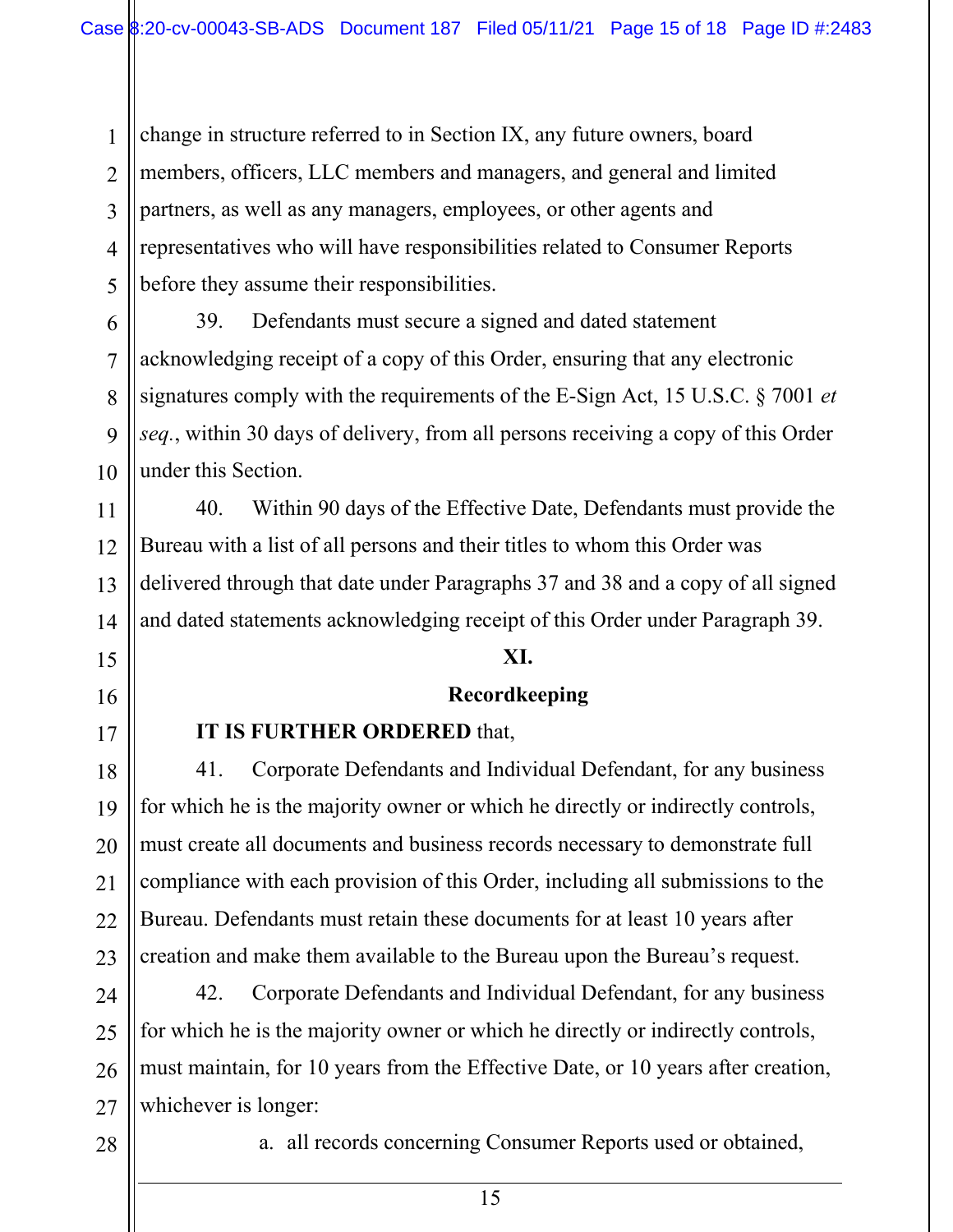| $\mathbf 1$    | including without limitation FCRA certifications, payment                    |  |
|----------------|------------------------------------------------------------------------------|--|
| $\overline{2}$ | records, training materials, internal communications, and                    |  |
| 3              | communications with consumer reporting agencies, service                     |  |
| 4              | providers, and consumers;                                                    |  |
| 5              | b. all consumer complaints and refund requests (whether received             |  |
| 6              | directly or indirectly, such as through a third party), and any              |  |
| $\overline{7}$ | responses to those complaints or requests;                                   |  |
| 8              | c. records showing, for each employee that has used or obtained              |  |
| 9              | Consumer Reports, that person's: name; telephone number;                     |  |
| 10             | email, physical, and postal address; job title or position; dates            |  |
| 11             | of service; and, if applicable, the reason for termination; and              |  |
| 12             | d. records showing, for each Consumer Reporting Agency                       |  |
| 13             | providing Consumer Reports, the name of a point of contact,                  |  |
| 14             | and that person's telephone number; email, physical, and                     |  |
| 15             | postal address; job title or position; and dates of service.                 |  |
| 16             | Defendants must make these materials available to the Bureau upon the        |  |
| 17             | Bureau's request.                                                            |  |
| 18             | XII.                                                                         |  |
| 19             | <b>Notices</b>                                                               |  |
| 20             | IT IS FURTHER ORDERED that:                                                  |  |
| 21             | Unless otherwise directed in writing by the Bureau, Defendants<br>43.        |  |
| 22             | must provide all submissions, requests, communications, or other documents   |  |
| 23             | relating to this Order in writing, with the subject line, "CFPB v. Chou Team |  |
| 24             | Realty, LLC, et al., Case No. 8:20-cv-00043-JVS-ADS," and send them by       |  |
| 25             | overnight courier or first-class mail to the below address, and              |  |
| 26             | contemporaneously by email to Enforcement Compliance@cfpb.gov:               |  |
| 27             | <b>Assistant Director for Enforcement</b>                                    |  |
| 28             | <b>Consumer Financial Protection Bureau</b>                                  |  |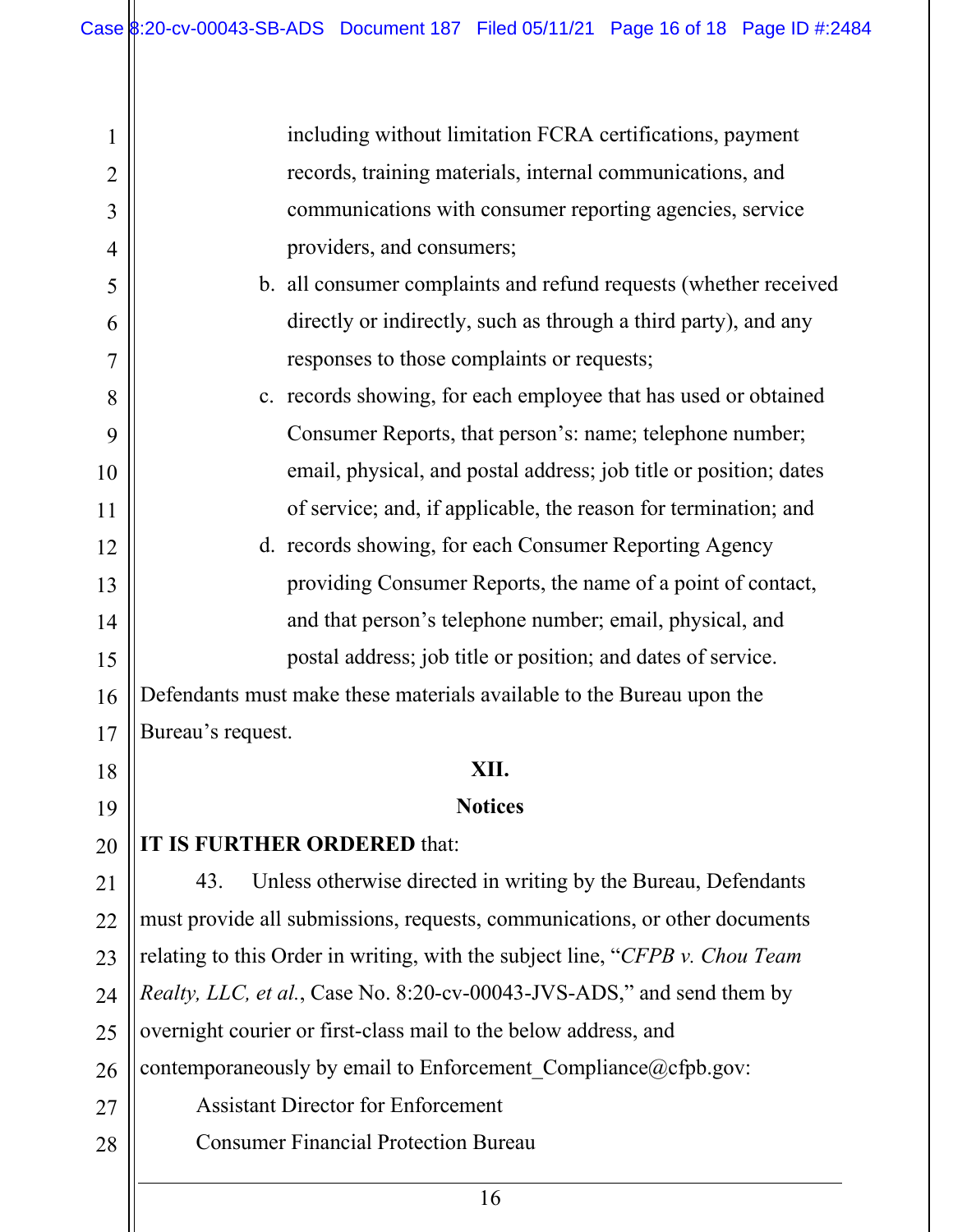ATTENTION: Office of Enforcement

1700 G Street, N.W.

1

2

3

4

5

6

7

8

9

10

11

Washington D.C. 20552

#### **XIII.**

### **Cooperation with the Bureau**

# **IT IS FURTHER ORDERED** that:

44. Defendants must cooperate fully to help the Bureau determine the identity and location of, and the amount of injury sustained by, each Affected Consumer. Defendants must provide such information in their agents' possession or control within 14 days of receiving a written request from the Bureau.

12 13 14 15 16 17 18 19 20 21 22 45. Each Defendant must cooperate fully with the Bureau in this lawsuit, *CFPB v. Chou Team Realty, LLC, et al.*, Case No. 8:20-cv-00043-SB-ADS (C.D. Cal.), and in any investigation related to or associated with the conduct described in the Second Amended Complaint. Each Defendant must provide truthful and complete information, evidence, and testimony. Individual Defendant must appear and Corporate Defendants must cause their officers, employees, representatives, or agents to appear for interviews, discovery, hearings, trials, and any other proceedings that the Bureau may reasonably request upon 10 days written notice, or other reasonable notice, at such places and times as the Bureau may designate, without the service of compulsory process.

# **XIV.**

# **Compliance Monitoring**

25 26 27 **IT IS FURTHER ORDERED** that, to monitor Defendants' compliance with this Order, including the financial representations upon which part of the judgment was suspended as to Defendants:

28

23